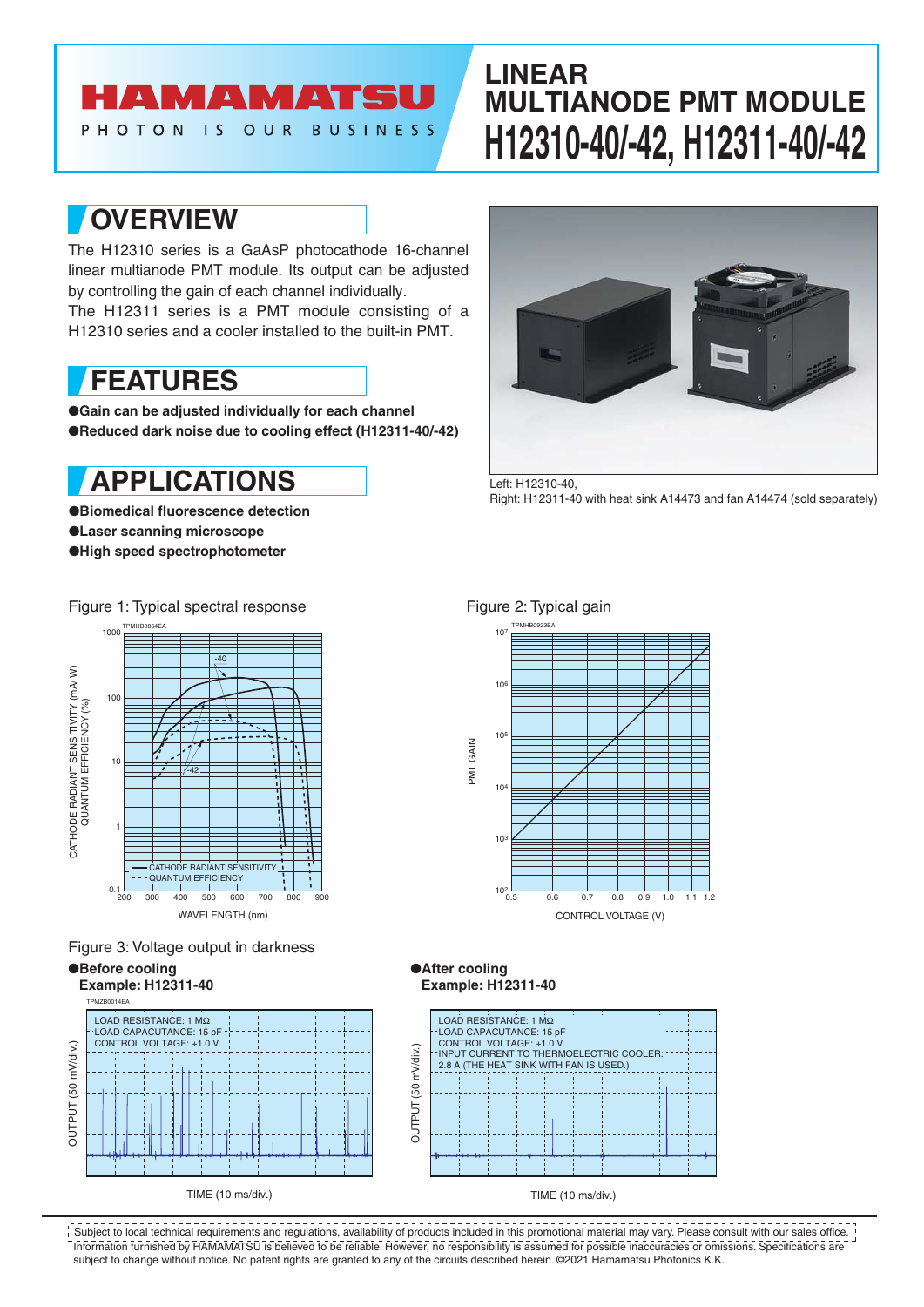### **LINEAR MULTIANODE PMT MODULE H12310-40/-42, H12311-40/-42**

## **SPECIFICATIONS**

|                                                                 |                                         |                       |                                                |                                                                                    |                      |            |                     | $(at +25 °C)$           |
|-----------------------------------------------------------------|-----------------------------------------|-----------------------|------------------------------------------------|------------------------------------------------------------------------------------|----------------------|------------|---------------------|-------------------------|
| <b>Parameter</b>                                                |                                         |                       |                                                | H12310-40                                                                          | H12311-40            | H12310-42  | H12311-42           | Unit                    |
| Input                                                           | High voltage power supply (+12 V input) |                       |                                                | $+10.5$ to $+13.5$                                                                 |                      |            | $\vee$              |                         |
| voltage                                                         | Amplifier power supply(±5 V input)      |                       |                                                | $±4.5$ to $±5.5$                                                                   |                      |            |                     | $\overline{\vee}$       |
| Max. input                                                      | High voltage power supply (+12 V input) |                       |                                                | $+15$                                                                              |                      |            |                     | $\overline{\vee}$       |
| voltage                                                         | Amplifier power supply (±5 V input)     |                       |                                                | ±6                                                                                 |                      |            |                     | $\overline{\vee}$       |
| Max. input                                                      | High voltage power supply (+12 V input) |                       |                                                | $+40$                                                                              |                      |            |                     | mA                      |
| current $0$<br>Amplifier power supply $(\pm 5 \text{ V input})$ |                                         |                       | $+110/-110$                                    |                                                                                    |                      |            | mA                  |                         |
| Max. average output signal voltage / ch 2                       |                                         |                       |                                                | +0.4 (Load resistance 10 k $\Omega$ )                                              |                      |            |                     | $\vee$                  |
| Max. control voltage                                            |                                         |                       |                                                | +1.2 (Input impedance 400 k $\Omega$ )                                             |                      |            |                     | $\overline{\mathsf{V}}$ |
| Recommended control voltage adjustment range                    |                                         |                       | +0.5 to +1.1 (Input impedance 400 k $\Omega$ ) |                                                                                    |                      |            | $\vee$              |                         |
| Effective area                                                  |                                         |                       | 0.8 mm $\times$ 5.0 mm $\times$ 16 ch          |                                                                                    |                      |            |                     |                         |
| Spectral response range                                         |                                         |                       |                                                | 300 to 740                                                                         |                      | 300 to 840 |                     | nm                      |
| Peak quantum efficiency wavelength                              |                                         |                       |                                                | 520                                                                                |                      | 660        |                     | nm                      |
|                                                                 |                                         | at peak quantum       | Min.                                           | 40                                                                                 |                      | 15         |                     |                         |
|                                                                 | Quantum                                 | efficiency wavelength | Typ.                                           | 45                                                                                 |                      | 25         |                     | $\%$                    |
| Cathode                                                         | efficiency                              | at 800 nm             | Min.                                           |                                                                                    |                      | 12         |                     |                         |
|                                                                 |                                         |                       | Typ.                                           |                                                                                    |                      | 20         |                     |                         |
|                                                                 | Radiant<br>sensitivity                  | at peak quantum       | Min.                                           | 168                                                                                |                      | 80         |                     | mA/W                    |
|                                                                 |                                         | efficiency wavelength | Typ.                                           | 189                                                                                |                      | 133        |                     |                         |
|                                                                 |                                         | at 800 nm             | Min.                                           |                                                                                    |                      | 77         |                     |                         |
|                                                                 |                                         |                       | Typ.                                           |                                                                                    |                      |            | 129                 |                         |
|                                                                 | Radiant<br>sensitivity                  | at peak quantum       | Min.                                           | 8.4<br>13.3<br>18.9<br>3.9                                                         |                      | 4.0        |                     | V/nW                    |
|                                                                 |                                         | efficiency wavelength | Typ.                                           |                                                                                    |                      |            |                     |                         |
|                                                                 |                                         | at 800 nm             | Min.                                           |                                                                                    |                      |            |                     |                         |
|                                                                 |                                         |                       | Typ.                                           |                                                                                    |                      |            | 12.9                |                         |
| Anode <sup>3</sup>                                              | Voltage output / ch in darkness 4       |                       | Typ.                                           | 0.05                                                                               | $0.005$ <sup>®</sup> | 0.1        | $0.01$ ®            | mV                      |
|                                                                 |                                         |                       | Max.                                           | 0.15                                                                               | $0.015$ <sup>®</sup> | 0.3        | $0.03$ <sup>®</sup> |                         |
|                                                                 | <b>PMT Gain</b>                         |                       | Min.                                           | $5.0 \times 10^{5}$                                                                |                      |            |                     |                         |
|                                                                 |                                         |                       | Typ.                                           | $1.0 \times 10^{6}$                                                                |                      |            |                     |                         |
|                                                                 | Cross-talk                              |                       | Typ.                                           | $\overline{c}$                                                                     |                      |            | $\%$                |                         |
| Gain                                                            | Range                                   |                       |                                                | 1:0.01                                                                             |                      |            |                     |                         |
| adjustment<br>Step                                              |                                         |                       | 256                                            |                                                                                    |                      |            |                     |                         |
| Frequency bandwidth (-3 dB)                                     |                                         |                       | DC to 1 MHz                                    |                                                                                    |                      |            |                     |                         |
| Current-to-voltage conversion factor                            |                                         |                       | 0.1                                            |                                                                                    |                      |            | $V/\mu A$           |                         |
| Output offset voltage<br>Typ.                                   |                                         |                       |                                                | ±2                                                                                 |                      |            |                     | mV                      |
| Ripple noise $35$ (peak to peak)                                |                                         |                       | Max.                                           | 1<br>$\overline{2}$                                                                |                      |            | mV                  |                         |
| Settling time <sup>6</sup><br>Max.                              |                                         |                       |                                                |                                                                                    |                      |            | s<br>$\overline{C}$ |                         |
| Operating ambient temperature 2                                 |                                         |                       |                                                | $+5$ to $+50$<br>$+5$ to $+50$<br>$+5$ to $+35$<br>$+5$ to $+35$<br>$-20$ to $+50$ |                      |            | $\rm ^{\circ}C$     |                         |
| Storage temperature <sup>7</sup>                                |                                         |                       |                                                |                                                                                    |                      |            |                     |                         |
| Weight                                                          |                                         |                       | Typ.                                           | 434                                                                                | 680                  | 434        | 680                 | g                       |

**NOTE:**  $\bigcirc$ At +12 V and ±5 V input voltage, +1.0 V control voltage, Gain adjustment step = 255 in darkness

2At +12 V and ±5 V input voltage, Averaged over any duration of 30 seconds maximum, Max. pulse output signal voltage = +3.5 V  $\textcircled{3}$ Control voltage = +1.0 V

4After 30 minutes storage in darkness. The actual output value in darkness is the sum of dark current and offset voltage.

 $\overline{5}$ Ribbon cable, Cable length 500 mm, Load resistance = 1 M $\Omega$ , Load capacitance = 15 pF

6The time required for the output to reach a stable level following a change in the control voltage form +1.0 V to +0.5 V.

7No condensation

 $\ddot{\textcircled{s}}$ Input current to thermoelectric cooler = 2.8 A, used with heat sink A14473 and fan A14474.

#### Figure 4: Typical frequency responce



#### Figure 5: Typical ripple noise

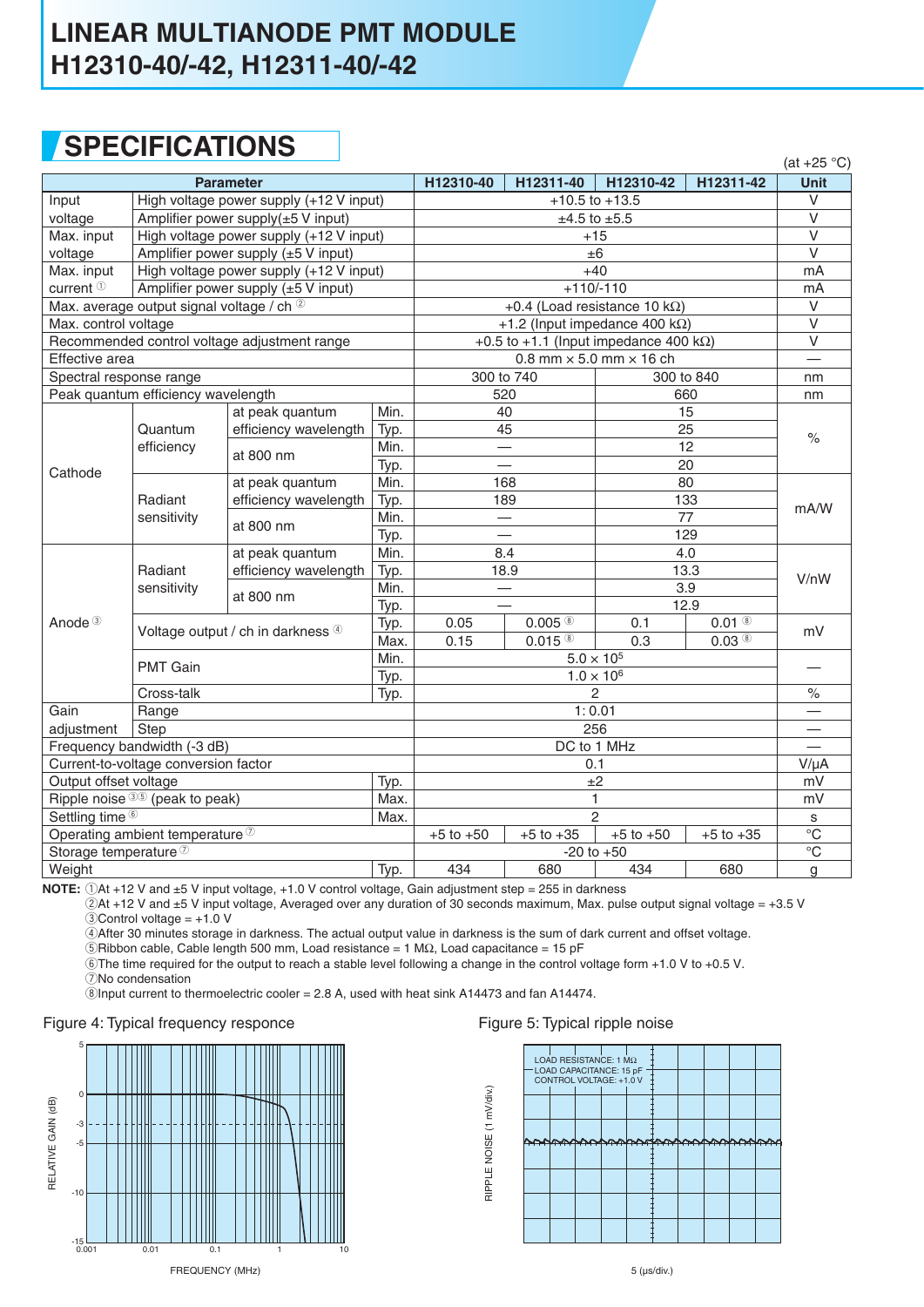



## Figure 6: Gain adjustment function

# **COOLING SPECIFICATIONS (H12311-40/-42)**

| <b>Parameter</b>                                   | <b>Description / Value</b> | Unit |
|----------------------------------------------------|----------------------------|------|
| Cooling method                                     | Thermoelectric cooling     |      |
| Max. cooling temperature $(\Delta T)$ <sup>9</sup> | 25                         | °C   |
| Cooling time <sup><sup>®</sup></sup>               | Approx. 10                 | min  |
| Max. input voltage for thermoelectric cooler       | 3.2                        |      |
| Max, input current for thermoelectric cooler       | 4.0                        |      |

**NOTE:** 9Input current to thermoelectric cooler = 2.8 A, used with heat sink A14473 and fan A14474



#### Figure 8: Temperature - Thermistor resistance TPMZB0028EA <sub>25</sub>





#### Figure 9: Block diagram (H12311-40/-42)



RESISTANCE (kΩ)

RESISTANCE (KQ)

16 ch LINEAR MULTIANODE PMT THERMOELECTRIC COOLER